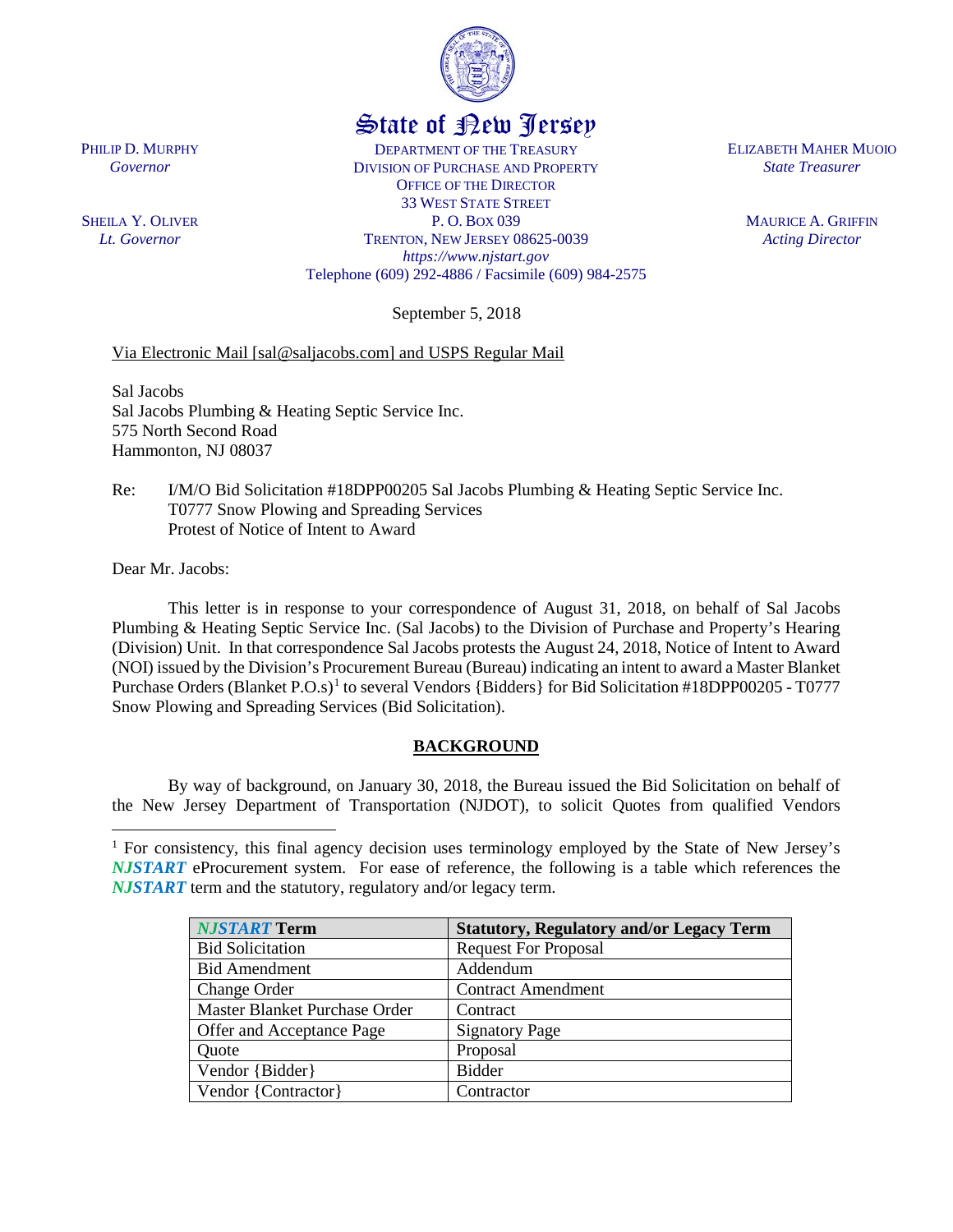{Bidders} to provide snow plowing and spreading services on all State interstates and highways under the jurisdiction of NJDOT. Bid Solicitation § 1.1 Purpose and Intent. It is the State's intent to award Statewide Blanket P.O.s to those responsible Vendors {Bidders} whose Ouotes, conforming to this Bid Solicitation are most advantageous to the State, price and other factors considered. Ibid.

On February 28, 2018, the Bureau issued Bid Amendment #1 responding to the questions posed by potential Vendors {Bidders}. On March 16, 2018, the Division's Proposal Review Unit opened 164 Quotes received through the State's NJSTART eProcurement system and/or hardcopy format by the submission deadline of 2:00 pm eastern time. Thirty-two Quotes were automatically rejected by the Proposal Review Unit for failure to conform to the mandatory administrative requirements for Quote submission.

The remaining Quotes were forwarded to the Bureau for review and evaluation consistent with the requirements of Bid Solicitation Section 6.7 Evaluation Criteria which states:

> The following evaluation criteria categories, not necessarily listed in order of significance, may be used to evaluate Quotes {Proposals} received in response to this Bid Solicitation {RFP}. The evaluation criteria categories may be used to develop more detailed evaluation criteria to be used in the evaluation process.

- A. Experience of firm (Attachment #2): The Vendor's {Bidder's} documented experience in successfully completing Blanket P.O. {Contracts} of a similar size and scope in relation to the work required by this Bid Solicitation {RFP};
- B. Vendor Equipment (Attachment #1): The quantity and type of Vendor {Bidder} trucks and ability to provide equipment; and
- C. Price: The Vendor's {Bidder's} hourly rate. See Section 6.7.1 below.

With respect to the evaluation of the Vendors' {Bidders'} Quote pricing, Bid Solicitation Section 6.7.1 Vendor's {Bidder's} Price Schedule states:

> The Bureau will utilize a weighted price model. The price model will be date-stamped and entered into the record before Quote {Proposal} opening.

> One (1) or multiple awards will be made to the Vendor {Bidder} submitting the lowest hourly rate for each Snow Section and meeting, at a minimum, the criteria for experience and equipment set forth in this Bid Solicitation {RFP}, in the following order:

#### **Snow Plowing and Hauling Services:**

 $1<sup>st</sup>$  – Vendors {Bidders} supplying all required Class A trucks with equipment:

 $2<sup>nd</sup>$  – Vendors {Bidders} supplying all required Class A trucks without equipment;

 $3<sup>rd</sup>$  – Vendors {Bidders} supplying all required Class B trucks with equipment;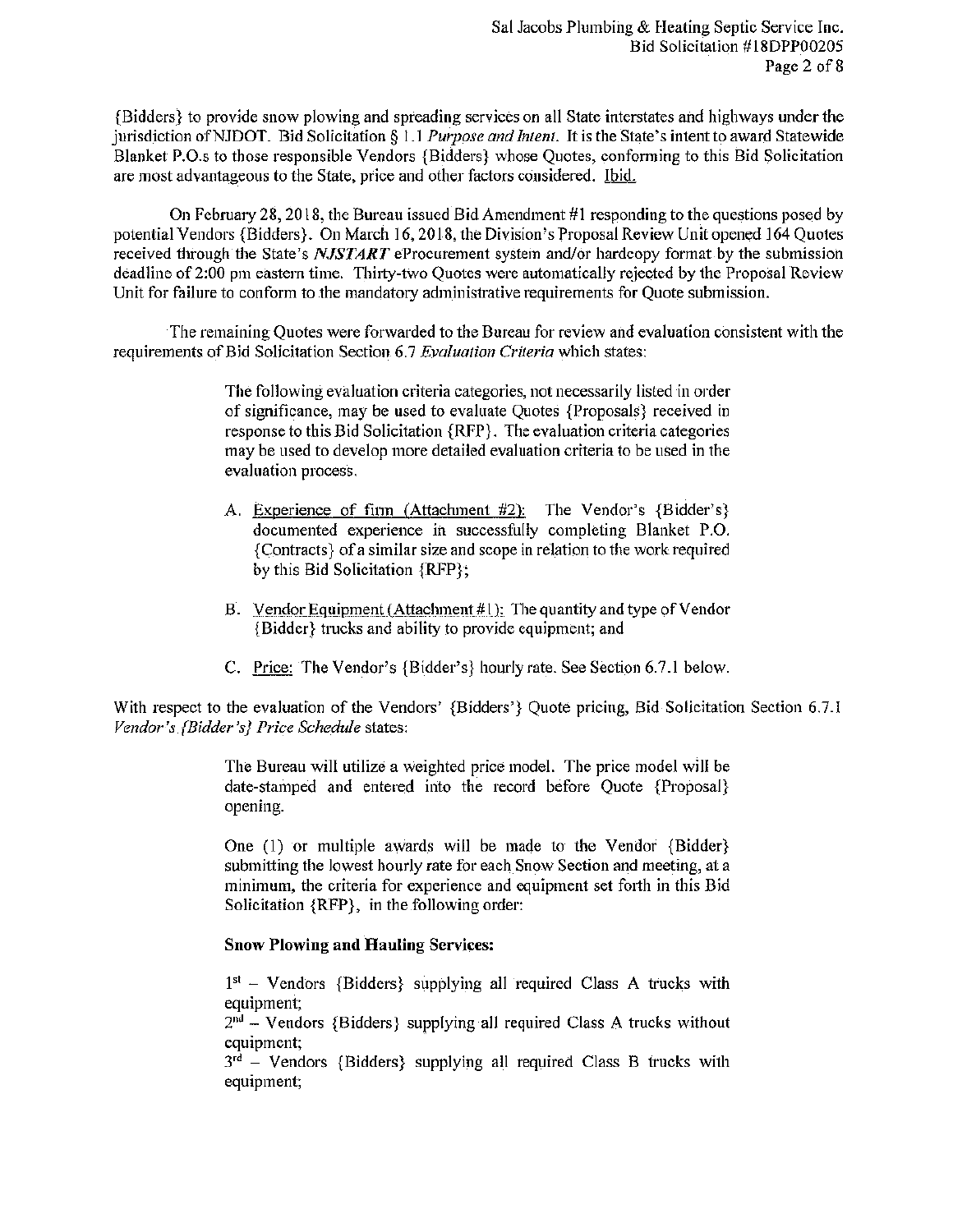$4<sup>th</sup>$  – Vendors {Bidders} supplying all required Class B trucks without equipment;

 $5<sup>th</sup>$  – Vendors {Bidders} supplying fewer than the required number of Class A trucks with equipment; and

 $6<sup>th</sup>$  – Vendors {Bidders} supplying fewer than the required number of Class B trucks without equipment.

For example, Vendors {Bidders} submitting responsive Quotes {Proposals} and able to supply all required Class A trucks with Vendor {Bidder} owned equipment, will be awarded a Blanket P.O. {Contract} before the Vendors {Bidders} supplying Class A trucks without equipment.

#### **Spreading Services:**

 $1<sup>st</sup>$  – Vendors {Bidders} supplying all required Class R trucks with an on board wetting system:

 $2<sup>nd</sup>$  – Vendors {Bidders} supplying all required Class R trucks;

 $3<sup>rd</sup>$  – Vendors {Bidders} supplying all required Class Q trucks with an on board wetting system:

 $4<sup>th</sup>$  – Vendors {Bidders} supplying all required Class Q trucks;

 $5<sup>th</sup>$  – Vendors {Bidders} supplying all required Class P trucks with an on board wetting system;

 $6<sup>th</sup>$  – Vendors {Bidders} supplying all required Class P trucks;

 $7<sup>th</sup>$  – Vendors {Bidders} supplying V Box trucks with an on board wetting system:

 $8<sup>th</sup>$  – Vendors {Bidders} supplying V Box trucks;

 $9<sup>th</sup>$  – Vendors {Bidders} supplying mid-body style trucks with an on board wetting system; and

 $10^{th}$  – Vendors {Bidders} supplying mid-body style trucks.

For example, Vendors {Bidders} submitting responsive Quotes {Proposals} and able to supply all required Class R trucks, with an on board wetting system, will be awarded a Blanket P.O. {Contract} before the Vendors {Bidders} supplying Class R trucks without an on board wetting system.

The evaluation of Quotes received and submission of Quote pricing was conducted in three phases as set forth in Bid Solicitation Section 1.1 Purpose and Intent which states:

> Award of this Bid Solicitation {RFP} will be conducted in three (3) consecutive phases, as described further below. All phases will continue until all Snow Sections have been awarded. Pricing shall not be released until completion of all phases and the final Notice of Intent to Award has been issued.

> This procurement will be bid in three consecutive phases, numbered One, Two and Three. The first Phase will be Phase One (1). In Phase One (1), the State will attempt to award all Snow Sections. To the extent that any Snow Sections remain un-awarded following Phase One (1), the State will request that all Vendors {Bidders} who submitted a Quote {Proposal} to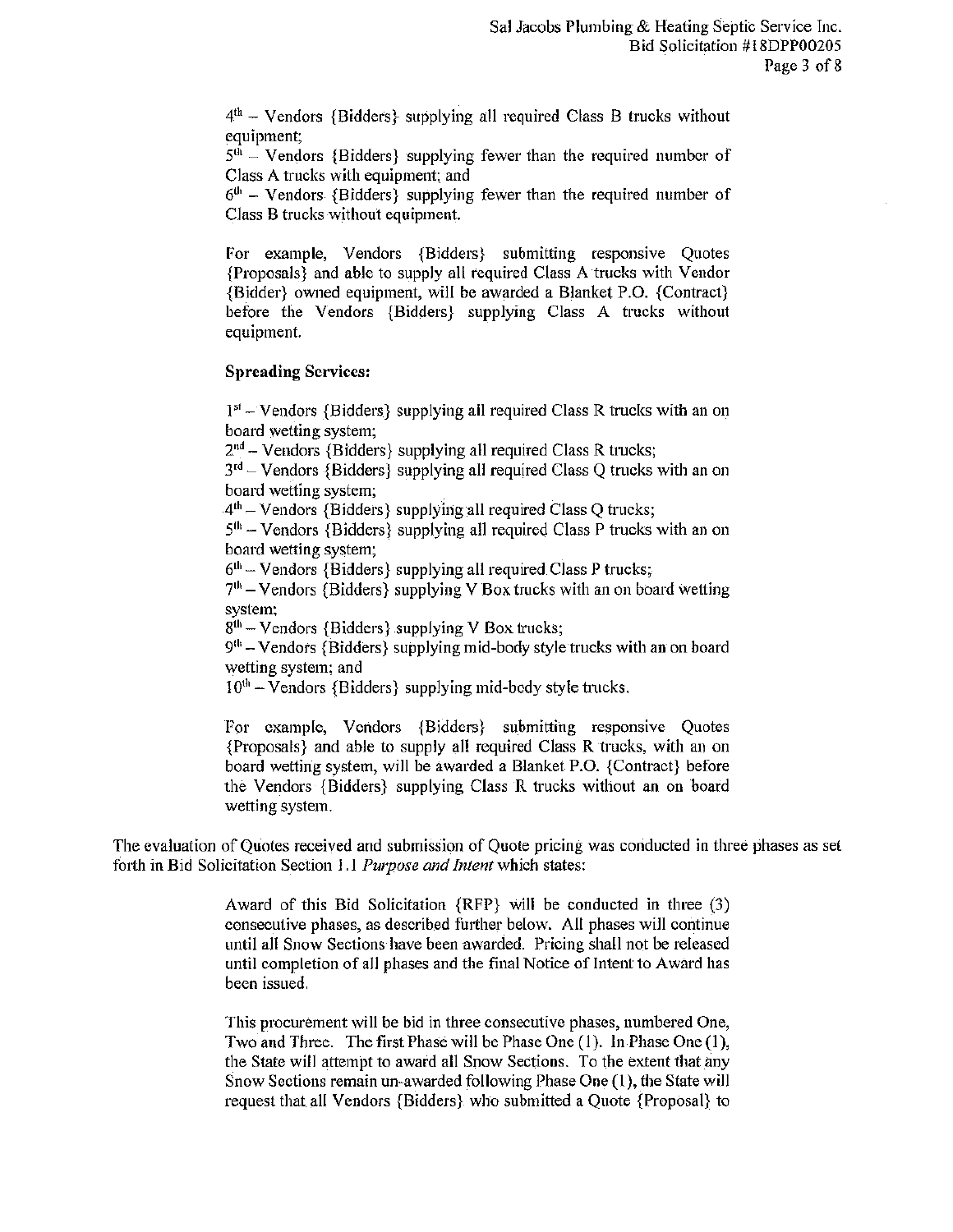this Bid Solicitation  ${RFP}$  for Phase One (1) submit a Phase Two (s) price sheet addressing any Snow Sections that remain un-awarded that the Vendor {Bidder} is interested in. The State will attempt to award all remaining Snow Sections in Phase Two (2) based on the Phase Two price sheets received. In the event that any Snow Sections remain un-awarded after Phase Two (2) is completed, the State will request that all Vendors {Bidders} submit a Phase Three (3) price sheet, addressing any Snow Sections that remain un-awarded, that the Vendor {Bidder} is interested in.

 $\mathbb{R}$ 

Under no circumstances shall any Vendor {Bidder}, when submitting a Phase Two (2) or Phase Three (3) price sheet after being requested to do so by the State, submit any supplemental or additional information regarding any other aspects of its previously-submitted bid. During Phase Two and Phase Three, the State will only consider the price sheets, and will not consider any additional or supplemental information or documents.

- 1. **Phase One (1)** will apply to all Vendors {Bidders} that have submitted a responsive Quote {Proposal};
- 2. Phase Two  $(2)$  will apply to all Snow Sections not awarded and will occur after the Notice of Intent to Award has been issued for Phase One (1) and prior to the issuance of the final Notice of Intent to Award. All Vendors {Bidders} that have submitted a responsive Quote {Proposal}, in response to this Bid Solicitation {RFP}, will be eligible to participate during Phase Two (2); and
- 3. Phase Three  $(3)$  will apply to Snow Sections not awarded and will occur after the Notice of Intent to Award has been issued for Phase Two (2) and prior to the issuance of the final Notice of Intent to All Vendors {Bidders} that have submitted a responsive Award. Quote {Proposal}, in response to this Bid Solicitation {RFP}, will be eligible to participate during Phase Three (3).

In other words, only those Vendors {Bidders} whose original submitted Quotes were responsive to the requirements of the Bid Solicitation would be able to participate in, and submit pricing for Phase 2 and Phase 3.

In accordance with the procedure set forth in Bid Solicitation Section 1.1 Purpose and Intent, after the review and evaluation of all Quotes received in response to Bid Solicitation Phase One was completed, the Bureau issued a preliminary notice. That preliminary notice advised the Vendors {Bidders} which snow plowing and spreading sections would be awarded based upon the Phase One submitted Ouotes. The preliminary notice also provided Vendors {Bidders} the opportunity to withdraw a submitted Quote or a preliminarily awarded price line. Four Vendors {Bidders} withdraw a submitted Quotes for some or all of the snow plowing and/or and spreading sections originally submitted during Phase One. Thereafter, the Bureau commenced Phase Two to solicit Quotes pricing for those snow plowing and spreading sections for which no responsive Quotes had been received. On June 11, 2018, requests for Phase Two pricing were sent to all Vendors {Bidders} who submitted Quotes which were deemed initially responsive. Phase Two Quote submission pricing was due to the Bureau on June 18, 2018 at 2:00 p.m.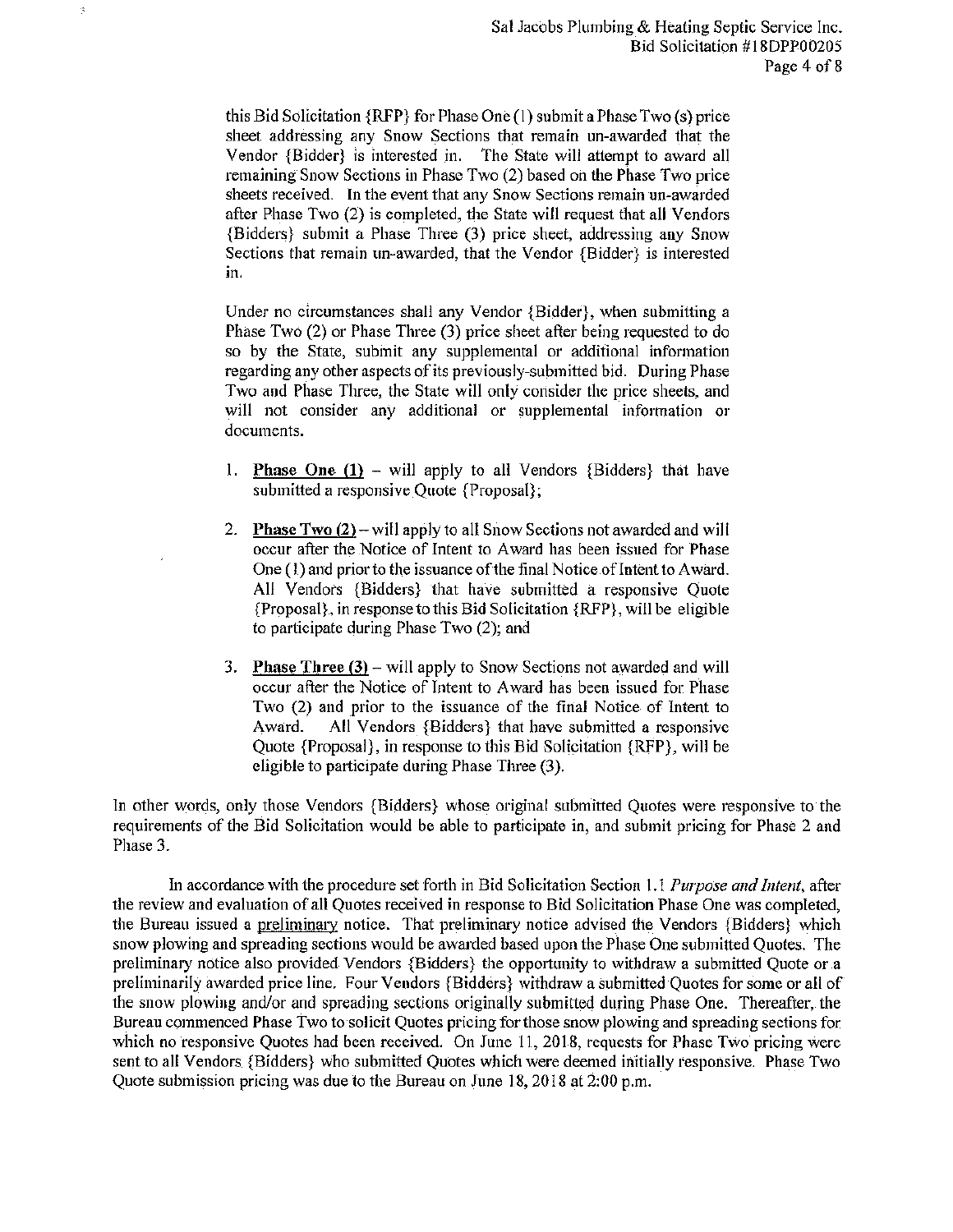After the review and evaluation of all Quotes received in response to the Bid Solicitation Phase Two was completed, the Bureau issued a second preliminary notice. That second preliminary notice advised the Vendors {Bidders} which snow plowing and spreading sections would be awarded based upon the Phase One and Phase Two submitted Quotes. The second preliminary notice also provided Vendors {Bidders} the opportunity to withdraw a submitted Quote or a preliminarily awarded price line. Thereafter, the Bureau commenced Phase Three to solicit Quote pricing for those snow plowing and spreading sections for which no responsive Quotes had been received in either Phase One or Phase Two. Requests for Phase Three pricing were sent to all responsive Vendors {Bidders} on June 26, 2018 with a Phase Three Quote submission due date of June 28, 2018 at 2:00 p.m.

After the review and evaluation of all Quotes received in response to the Bid Solicitation Phase Three was completed, the Bureau issued a third preliminary notice. That third preliminary notice advised the Vendors {Bidders} which snow plowing and spreading sections would be awarded based upon the Phase One, Phase Two and Phase Three submitted Quotes. The third preliminary notice also provided Vendors {Bidders} the opportunity to withdraw a submitted a Quote or a preliminarily awarded price line.

Thereafter, on August 22, 2018, the Bureau issued a Recommendation Report which recommended Blanket P.O. awards to those responsible Vendors {Bidders} whose Quotes, conforming to the Bid Solicitation are most advantageous to the State, price and other factors considered.<sup>2</sup> On August 24, 2018, the NOI was issued advising all Vendors {Bidders} that it was the State's intent to award a Blanket P.O.s consistent with the Bureau's Recommendation Report.

On August 31, 2018, the Division received Sal Jacobs' protest challenging the intended Blanket P.O. awards. Specifically, Sal Jacobs protests the award of price line 367 stating:

> I am requesting further evaluation of the referenced price line. My company, along with Scrapple Brothers Construction, Inc. have serviced the Buena, Folsom, and Hammonton areas for more than 30 years. We have always taken pride in our work and accomplished all tasks at hand using our equipment. Our close proximity to the service yard has allowed us to arrive within five minutes of receiving the call. Living within the area has provided us with the ability to quickly complete truck repairs when there is a breakdown. For each storm, all trucks were readily available.

> At times we were asked to help service other areas upon finishing our route. Without hesitation, we always agreed and followed all requests. Knowing the surrounding towns and roads made this possible. Being from the area, our goal is to keep the highways safe for travelers. We have a superb relationship with our department representatives from the state yard, and feel this has contributed to our excellent work in keeping the roads safe.

In consideration of Sal Jacobs' protest, I have reviewed the record of this procurement, including the Bid Solicitation, the submitted Quotes, the relevant statutes, regulations, and case law. This review of the record has provided me with the information necessary to determine the facts of this matter and to render an informed Final Agency Decision on the merits of the protest. I set forth herein the Division's Final Agency Decision.

<sup>&</sup>lt;sup>2</sup> The list of Vendors {Contractors} who are recommended to receive Blanket P.O. awards are listed in the attachment to the Bureau's August 22, 2018 Recommendation Report.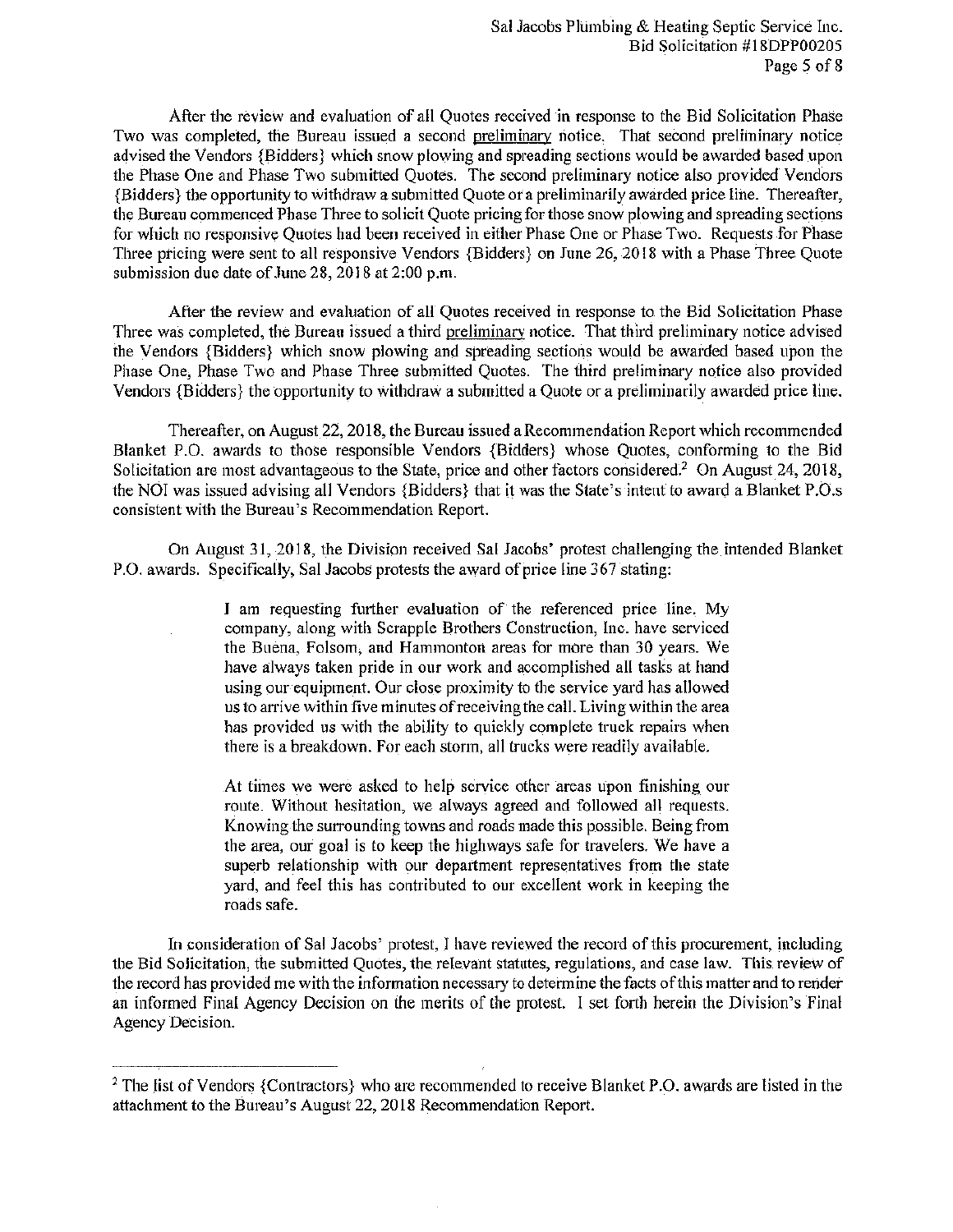## **DISCUSSION**

As noted above, Bid Solicitation Section 6.7.1 Vendor's {Bidder's} Price Schedule advised Vendors {Bidders} that the Bureau would recommend Blanket P.O. awards for spreading services to the Vendor {Bidder} submitting the lowest hourly rate for each Snow Section, with a preference provided to Vendors  $\{Bidders\}$  that could supply all required trucks on a given line. A further preference was given for equipment, both in class of truck and vehicle equipment. Specifically, Bid Solicitation Section 6.7.1 Vendor's {Bidder's} Price Schedule states:

#### **Spreading Services:**

1st - Vendors {Bidders} supplying all required Class R trucks with an on board wetting system;  $2<sup>nd</sup>$  – Vendors {Bidders} supplying all required Class R trucks;  $3<sup>rd</sup>$  – Vendors {Bidders} supplying all required Class Q trucks with an on board wetting system;  $4<sup>th</sup>$  – Vendors {Bidders} supplying all required Class Q trucks;  $5<sup>th</sup>$  – Vendors {Bidders} supplying all required Class P trucks with an on board wetting system;  $6<sup>th</sup>$  – Vendors {Bidders} supplying all required Class P trucks;  $7<sup>th</sup>$  – Vendors {Bidders} supplying V Box trucks with an on board wetting system;  $8<sup>th</sup>$  – Vendors {Bidders} supplying V Box trucks;  $9<sup>th</sup>$  – Vendors {Bidders} supplying mid-body style trucks with an on board wetting system; and  $10<sup>th</sup>$  – Vendors {Bidders} supplying mid-body style trucks.

For example, Vendors {Bidders} submitting responsive Quotes {Proposals} and able to supply all required Class R trucks, with an on board wetting system, will be awarded a Blanket P.O. {Contract} before the Vendors {Bidders} supplying Class R trucks without an on board wetting system.

Here, price line 367 required five (5) Class R Trucks.

| LINE NO. | <b>DESCRIPTI</b>                                |  |
|----------|-------------------------------------------------|--|
|          | SPREADING SERVICES - D.O.T.                     |  |
|          | REGION: SOUTH                                   |  |
|          | CREW #: 421 BUENA YARD                          |  |
| 367      | 722 ROUTE 40 EAST HARDING HWY MP 35, BUENA, IIJ |  |
|          | <b>HUMBER OF TRUCKS REQUIRED:</b>               |  |
|          | <b>CLASS R-5</b>                                |  |

With its submitted Quote, Sal Jacobs included Attachment #1 – Vendor Bidder Equipment Form, indicating that it had three (3) Class P, with a V Box and no wetting system which would be available for use in providing the services required for this spreading section.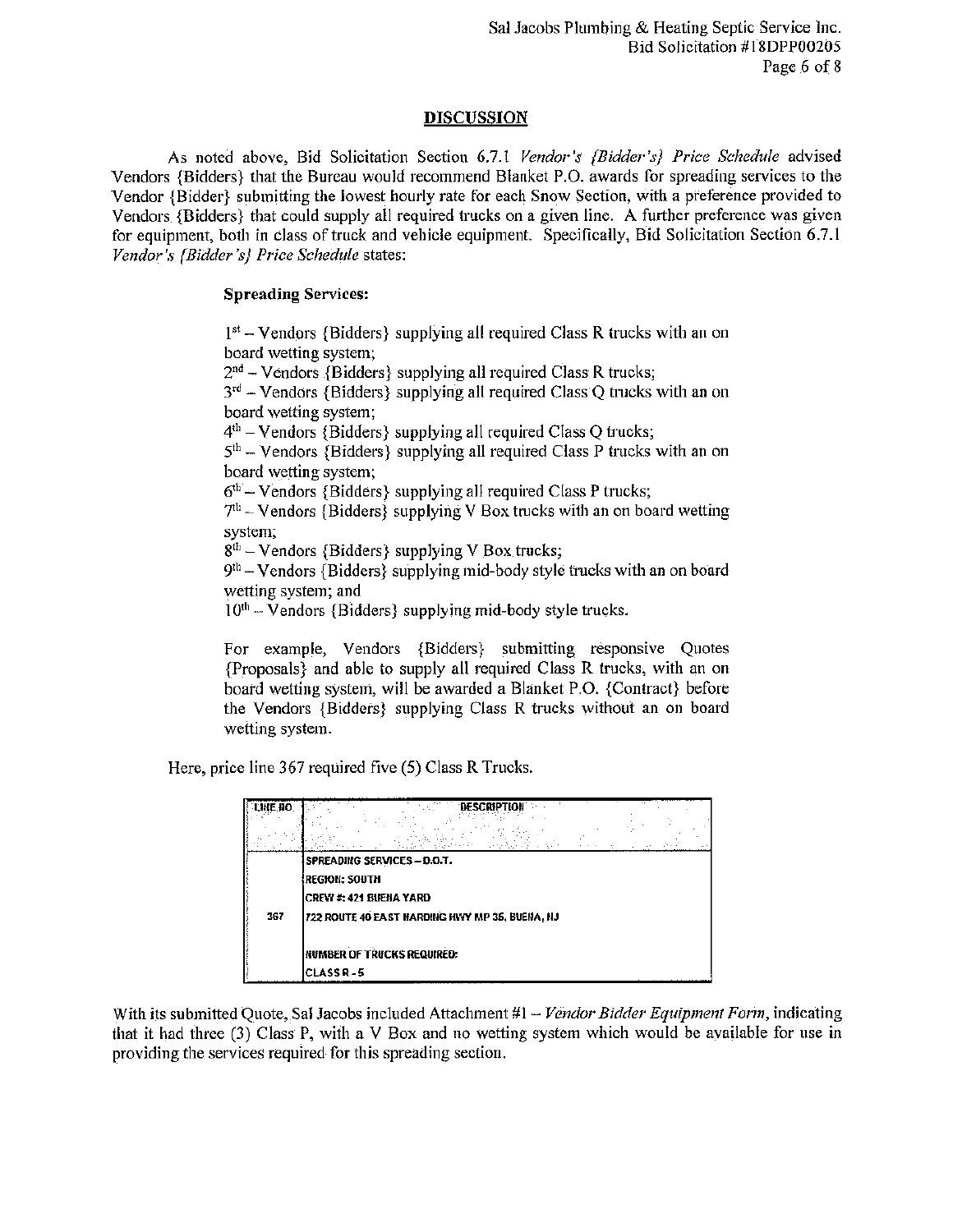| ATTACHMENT 1                    | SNOW PLOWING AND SPREADING SERVICES NJDOT<br>BID SOLICITATION {RFP} 18DPP00205                                       |
|---------------------------------|----------------------------------------------------------------------------------------------------------------------|
|                                 | VENDOR (BIDDER) EQUIPMENT FORM<br>The Vendor (Bidder) must complete and submit one (1) form for each Section Offered |
|                                 |                                                                                                                      |
|                                 | Vendor {Bidder} Name: Sal Jacobs Plumbing and Heating INC                                                            |
|                                 | SNOW PLOWING SERVICES ONLY                                                                                           |
|                                 |                                                                                                                      |
| <b>Number of Class A Trucks</b> |                                                                                                                      |
| <b>Number of Class B Trucks</b> |                                                                                                                      |
|                                 | Are you able to provide your own plows? YES or NO                                                                    |
| If yes, how many?               |                                                                                                                      |
|                                 |                                                                                                                      |
|                                 | <b>SPREADING ONLY</b>                                                                                                |
| Crew #:421 Buena Yard           |                                                                                                                      |
| <b>Number of Class P Trucks</b> | 3                                                                                                                    |
| Number of Class Q Trucks        |                                                                                                                      |
| <b>Number of Class R Trucks</b> |                                                                                                                      |
| Type of spreading equipment     | <b>V</b> Box                                                                                                         |
|                                 | Are you able to provide on board wetting? YES or NO X                                                                |
|                                 | Are your vehicles capable of offloading unused material quickly after an event?                                      |
| YES X or No                     |                                                                                                                      |

With respect to the award of price line 367, the Recommendation Report states:

Price Line #367 - the following Vendors {Bidders} submitted responsive Quotes; however, the Quote submitted by AIT is considered to be the overall lowest cost responsive, responsible Quote, most advantageous to the State price and other factors considered. This Section required five (5) Class R Trucks. Therefore, for the reason stated AIT is recommended for award of this price line.

- M&M offered seven (7) Tailgate Mounted Class R Trucks, more than the quantity required for this Section, at a rate of \$240 per hour;
- Sal Jacobs Plumbing & Heating (Sal Jacobs) offered three (3) V Box Class P Trucks, less than the quantity required and incorrect truck class:
- Scrapple Brothers offered two (2) V Box Class P Trucks, less than the quantity required and incorrect truck class; and
- AIT offered five (5) Tailgate Mounted Class R Trucks, the quantity required for this Section, at a rate of \$220 per hour.

While Sal Jacobs may have proposed a lower hourly rate than that of the intended awardee, Sal Jacobs' Quote was for fewer trucks than the quantity required by the price line and was for a different class of truck than that required. Again, as noted above, price line 367 required five (5) Class R Trucks, Sal Jacobs proposed three Class P Trucks. As noted in Bid Solicitation § 6.7.1 Vendor's {Bidder's} Price Schedule, a Vendor {Bidder} supplying all required Class R Trucks will awarded a Blanket P.O. before a Vendor {Bidder} supplying a Class Q or a Class P Truck. Here, the Bureau's recommendation for award was